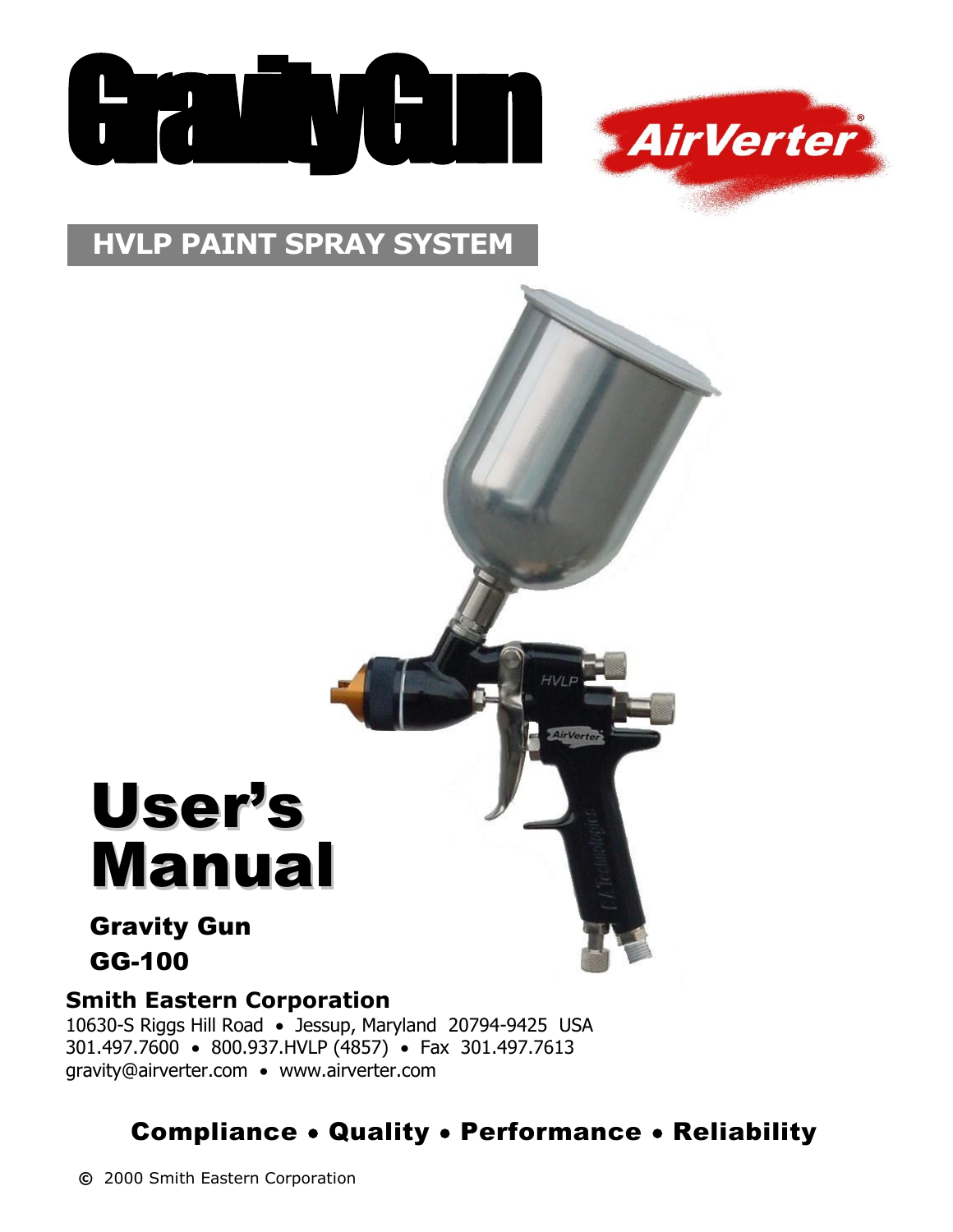**DO NOT OPERATE SPRAY GUNS WITHOUT PERSONAL SAFETY EQUIPMENT**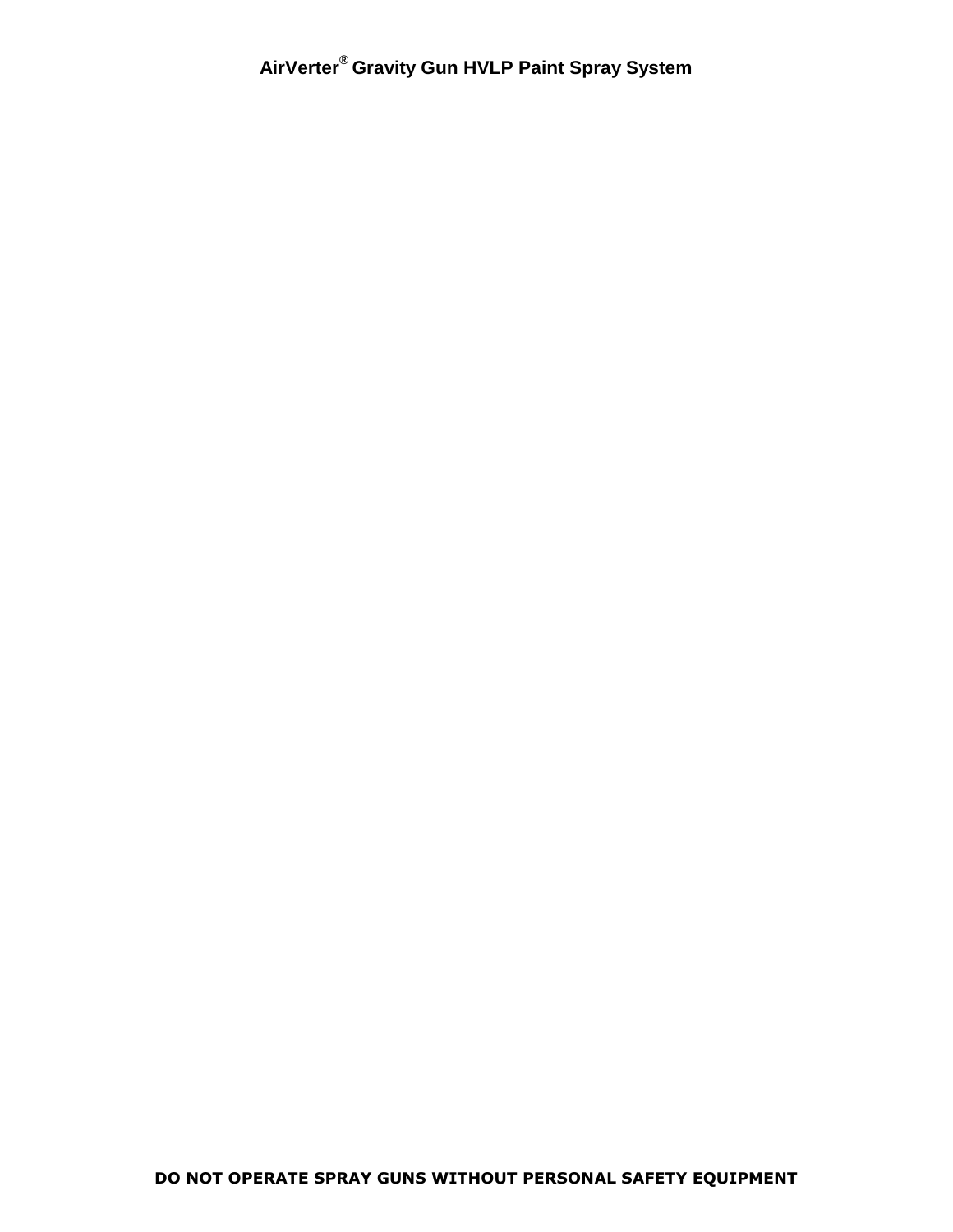### **Please Read This Owner's Manual** *BEFORE* **Using Your Gravity Gun**

**DO NOT OPERATE THIS EQUIPMENT WITHOUT USING PROPER PERSONAL SAFETY EQUIPMENT INCLUDING RESPIRATOR, GOGGLES AND SAFETY CLOTHING. OBSERVE ALL PRECAUTIONS RELATED TO SPRAYING.**

### *WARNING*

**THIS EQUIPMENT IS OPERATED USING PRESSURIZED AIR. ALWAYS DISCONNECT SPRAY GUN FROM AIR AND FLUID HOSES AND DEPRESSURIZE SYSTEM PRIOR TO ANY MAINTENANCE OR DISASSEMBLY PROCEDURE.**

### **WARRANTY**

Smith Eastern Corporation warrants to the Purchaser that the GG-100 Gravity Gun is free from defects in material or workmanship under normal use and service for a period of twelve (12) months from the date of purchase. Should any failure appear during this period, Smith Eastern shall, if given prompt written notice by the Purchaser, correct such nonconformity by repair or replacement of the nonconforming part, F.O.B. Smith Eastern's repair facility. Repair parts are warranted for ninety (90) days from the date of shipment, but repairs or replacements to original equipment shall not renew or extend the warranty period of such equipment. Equipment and parts furnished by Smith Eastern but manufactured by others shall be limited to the warranty offered by the manufacturer thereof.

Smith Eastern reserves the right to limit this warranty in cases of misuse or abuse. Any modifications to spray guns or recommended procedures will void the warranty.

The foregoing warranty is exclusive and in lieu of other warranties of quality or performance, expressed, implied or statutory, including any warranties of merchantability or of fitness for a particular purpose.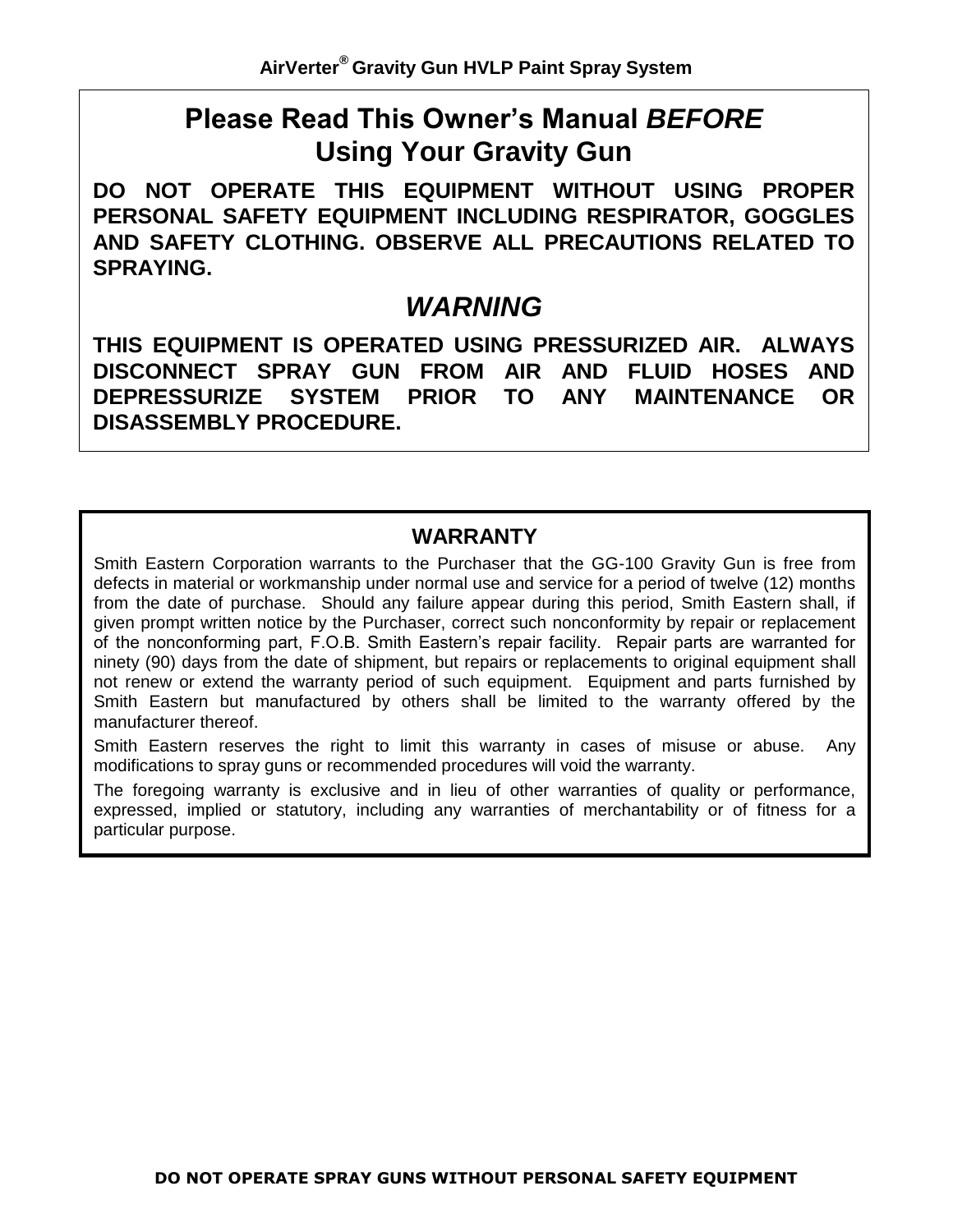### **AirVerter® Gravity Gun HVLP Paint Spray System EQUIPMENT REQUIREMENTS**

#### **Air Compressor**

Air compressors used with AirVerter<sup>®</sup> Spray Guns must be able to HOLD a minimum of 40 PSI while spraying.*Note*: Position a pressure gauge in the air hose nearest the spray gun to be assured of the PSI required to satisfactorily spray your coating.

### **OPERATING INSTRUCTIONS**

#### **OPERATION:**

#### **Starting:**

- A. The Gravity Gun GG-100 Spray Gun operates with the trigger controlling both the fluid flow and air flow.
- B. **Consult the** *Needle, Nozzle and Air Cap Selection Guide* **to select the proper combination for the coating and finish quality desired. Too much pressure will create unnecessary overspray!**

### **Before Spraying**

- A. Follow the *Air and Paint Management Guidelines* listed on the following page.
- B. Before paint is poured into the cup, **make certain paint is properly mixed**. This is particularly true when mixing multi-component paints. Use a paint shaker, rotary mixer, or paint paddle to achieve a homogeneous mixture. (*Hint:* Split your paint into two parts; the top will be lighter and the bottom will be heavier. Completely stir the bottom half of the paint and slowly add small amounts of the top half into the heavier bottom.)
- C. **Strain your paint to remove impurities**. Use a cone strainer or a 100-mesh nylon bag or equivalent strainer.
- D. **Thin your paint** according to the manufacturer's specifications.
- E. **Ensure needle packings are properly adjusted**. Needle packings are preset at the factory to proper tension. However, use and cleaning may alter this setting. To adjust needle packings to proper tension:
	- 1. With gun disconnected from air and fluid sources, pull trigger to move the needle out of the nozzle.

#### **High Pressure Air Hose**

- A. Air hose lengths up to 50 feet **MUST** have an I.D. of 3/8" including fittings.
- B. Air hose lengths greater than 50 feet **MUST** have an I.D. of 1/2" including fittings.
	- 2. Adjust packing nut until needle is held in the open position by tension from the needle packings.
	- 3. Loosen packing nut approximately ¼ turn or until needle returns to closed position.
	- 4. Connect air supply hose to the Air Inlet Fitting (GG-027) at handle of gun.
	- 5. The Air Control Valve (GG-026) in the gun handle can be used to adjust gun inlet pressure
	- 6. Screw the Paint Cup (GG-031) onto the Fluid Inlet Fitting (GG-011)

### **Spraying**

- A. Gravity forces paint from the paint container into the fluid chamber of the gun and out through the nozzle where the flow of atomizing air breaks the paint stream into tiny particles, creating the spray.
	- 1. Needle position controls the amount of paint flowing through the fluid nozzle.
	- 2. Trigger action controls needle position.
	- 3. The Fluid Control Knob (GG-015) at the rear of the spray gun controls trigger action. Turning the knob to the right reduces the fluid flow, turning it to the left increases the flow.
- B. Adjust the pattern by turning the Fan Control Assembly (GG-013) at the rear of the Spray Gun.
	- 1. Round Pattern used to draw fine lines with the gun close to the work, for touch-up work, camouflage patterns and painting surfaces in difficult to reach places distant from the spray gun. This pattern is achieved by turning the Fan Control Knob clockwise
	- 2. Full Fan Pattern used with the spray gun 6"-8" from the work. Overlap not more than

#### **DO NOT OPERATE SPRAY GUNS WITHOUT PERSONAL SAFETY EQUIPMENT**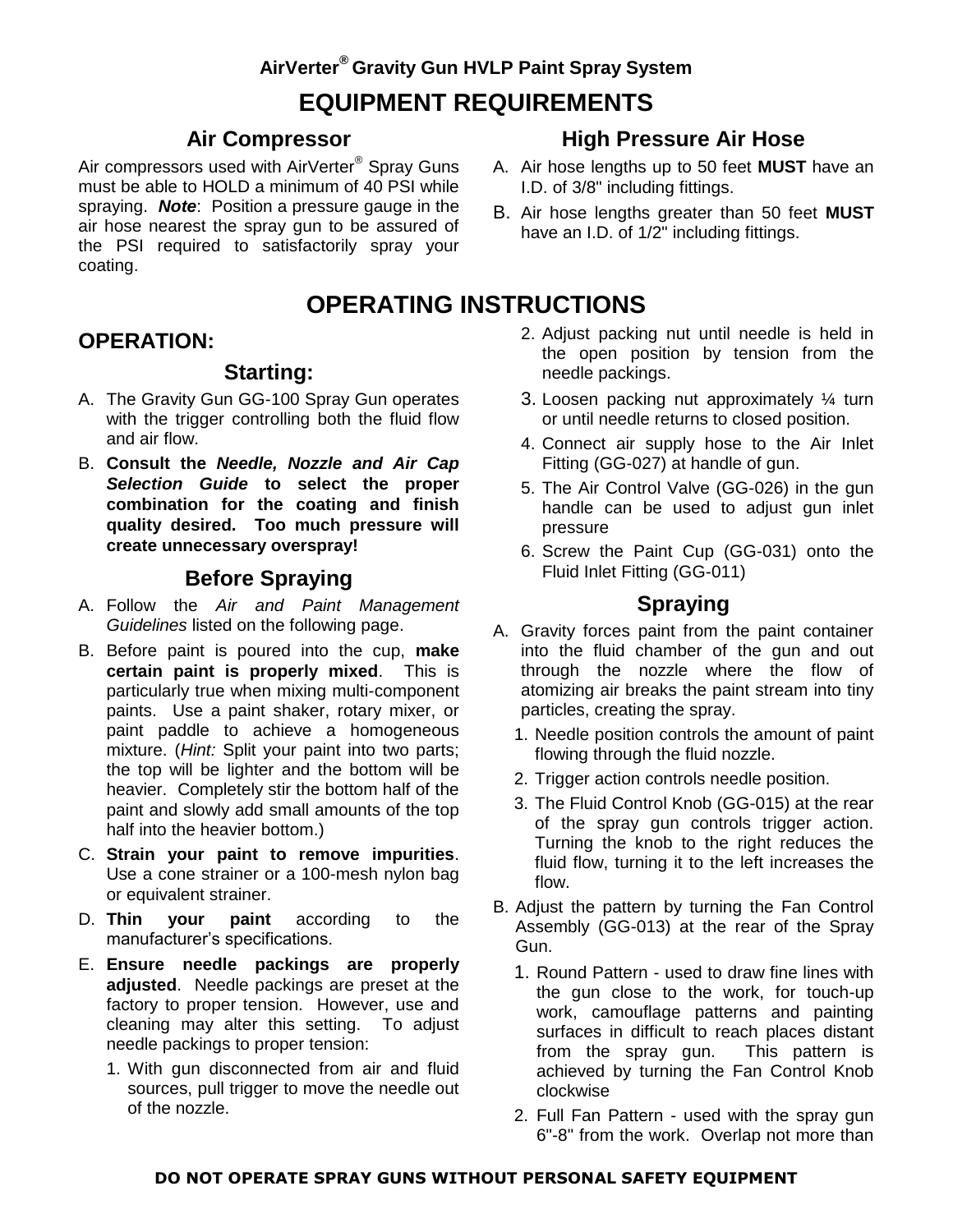50% of the previous pass. Do not "fog" coat. This pattern is achieved by turning the Fan Control Knob counterclockwise.

3. The full fan pattern may be reduced in size by gradually turning the Fan Control Knob clockwise. *Fluid flow* must be *reduced* at the same time to maintain even paint distribution.

C. If you are having problems with the operation of your paint gun, check the Trouble Shooting Guide at the end of the manual for possible causes and solutions.

### **Air and Paint Management Guidelines**

| <b>Approximate PSI</b>                                                                         | <b>Application</b>                                                                                                                                                                  |
|------------------------------------------------------------------------------------------------|-------------------------------------------------------------------------------------------------------------------------------------------------------------------------------------|
| <b>Thin Coatings</b>                                                                           | Machines and implements, small parts, plant maintenance,                                                                                                                            |
| ZAHN #2 Test: 16 to 22 seconds<br>Minimum 40 PSI compressor pressure                           | controlled production work, work in enclosed areas with<br>poor ventilation, priming.                                                                                               |
| Thin to Medium Coatings                                                                        | Dual gun work for all of the above listed applications - will                                                                                                                       |
| ZAHN #2 Test: 22 to 30 seconds<br>40 to 60 PSI compressor pressure                             | support up to 50' of 3/8" ID hose for each gun. Also for<br>higher production levels of all of the above.                                                                           |
| <b>High Solid Coatings</b><br>ZAHN #3 Test: $37 +$ seconds<br>50 to 70 PSI compressor pressure | epoxies, marine enamels, high production<br>Marine<br>steelwork, high production with conveyer lines, large<br>surfaces with thinner viscosity material, latex on wood or<br>metal. |
| 80% Solids Coatings                                                                            | Ultra high production levels on extremely large surfaces;                                                                                                                           |
| 60 to 80 PSI compressor pressure                                                               | un-thinned epoxies, enamels, latex, urethane.                                                                                                                                       |

## **WARNING**

**Gun must be de-pressurized prior to any maintenance or disassembly procedure. Disconnect all air hoses prior to performing any maintenance operation.**

### **Cleaning the Gravity Gun**

#### **Cleaning and Gun Care**

- A. Remove the Air Cap and Ring and clean with solvent.
- B. Flush gun thoroughly with solvent.
- C. Clean nozzle with brush. Never place the whole gun in solvent.
- D. Clogged holes should never be cleaned with hard objects as the smallest amount of damage may badly influence the spray pattern.
- E. Packing must be slightly lubricated after cleaning of gun.

### **Spray Gun Performance Is Directly Related To How Well The Gun Is Cleaned After Use**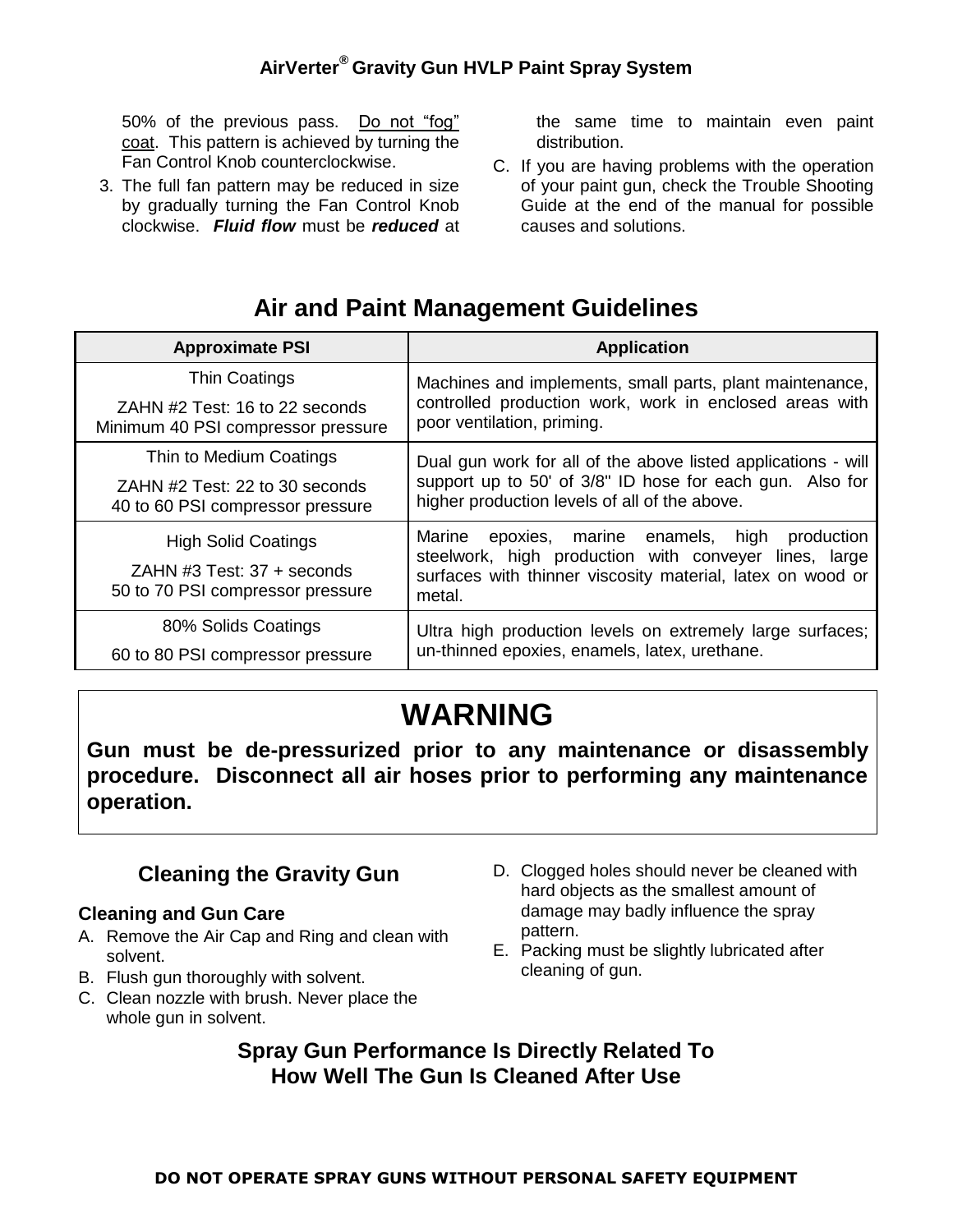#### **Lubricate**

- A. Use Vaseline or a non-silicone grease to lubricate the gun.
- B. Lubricate all threaded connections for ease of maintenance.

### **Gun Head Disassembly and Re-assembly Instructions**

#### *(Note: Gun Head disassembly is not recommended for normal cleaning and maintenance.)*

#### **Gun Head Disassembly**

To remove the nozzle carrier and air cap adapter:

- A. Remove the Air Cap (GG-001), Fluid Nozzle Body (GG-002) and Fluid Needle (GG-014).
- B. Remove the Needle Seal Cartridge (GG-024).
- C. Loosen the Lock Nut (GG-010) on the Fluid Inlet Fitting (GG-011).
- D. Unscrew the Fluid Inlet Fitting from the gun
- E. The Nozzle Carrier (GG-005) and Air Cap Adapter (GG-006) will now slide forward from the Gun Handle (GG-012). *Note: a seal will remain in the gun body and should not be removed. The Lower Seal should be replaced.*



through the needle packings.

#### **Gun Head Re-assembly**

contact with lubricant).

A. Thread the Lock Nut back against the hex on the Fluid Inlet Fitting. Slide seal onto the Fluid Inlet Fitting.

C. Lubricate the Needle only where it passes

D. **DO NOT** allow lubricant to get into the Fluid Tube, Nozzle, Air Cap, or interior of the paint chamber (areas where paint may come in

- B. Install O-ring onto the Air Cap Adapter.
- C. Slide the Nozzle Carrier into the Air Cap Adapter and rotate until the inlet port in the Nozzle Carrier is aligned with the hole in the Air Cap Adapter; the two will lock together in this position.
- D. Holding the Nozzle Carrier and Air Cap Adapter together in the position described, slide them into the gun head and rotate until the locating pin is aligned with the slot in the Gun Body and slide further into the Gun Body.
- E. Install the Needle Seal Cartridge and tighten to approx. 150-175 in-lb. torque.
- F. Install the Fluid Inlet Fitting and tighten to approx. 175 in-lb. torque. Tighten the Lock Nut against the Gun Body.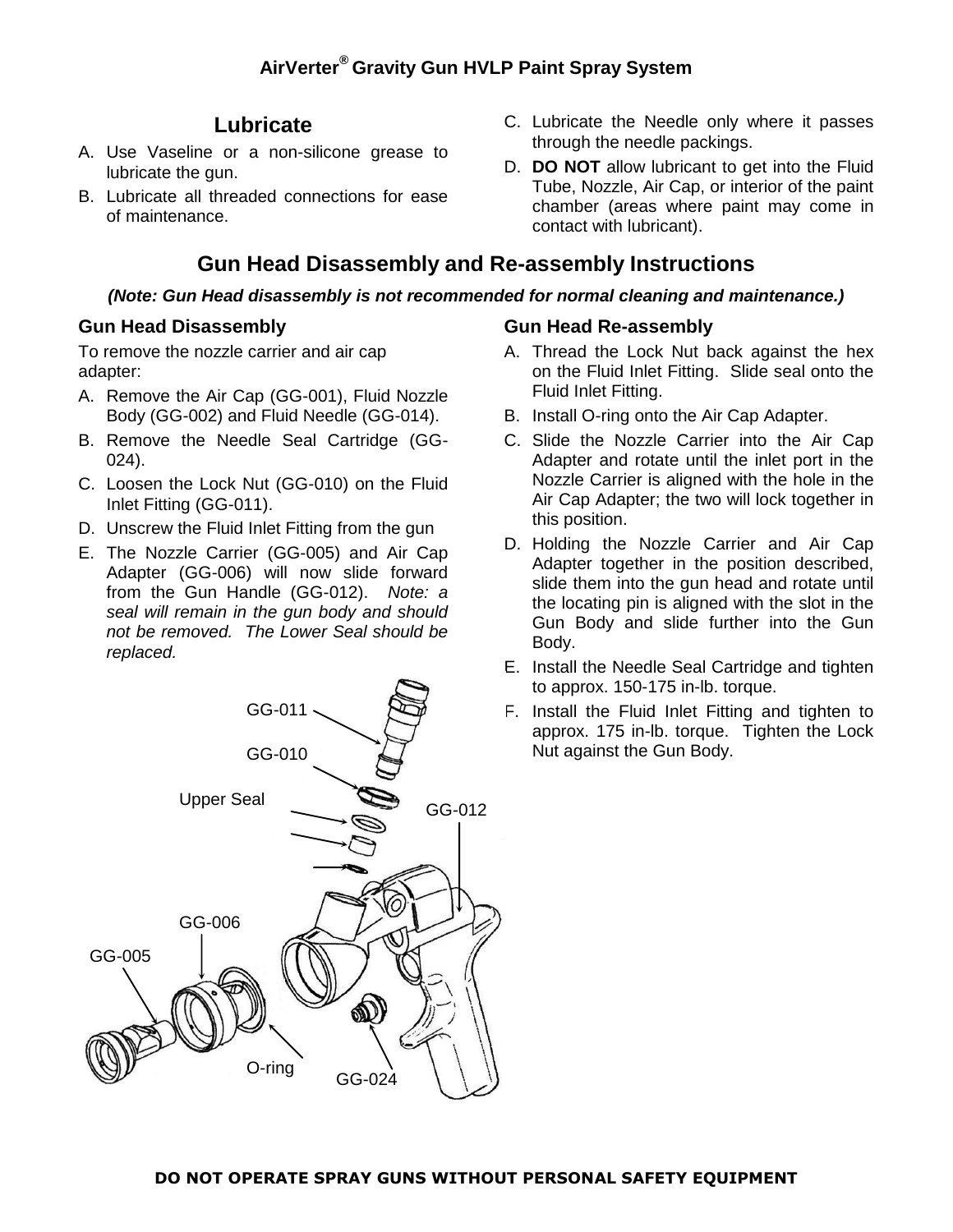**Gravity Gun Illustrated Parts Breakdown**

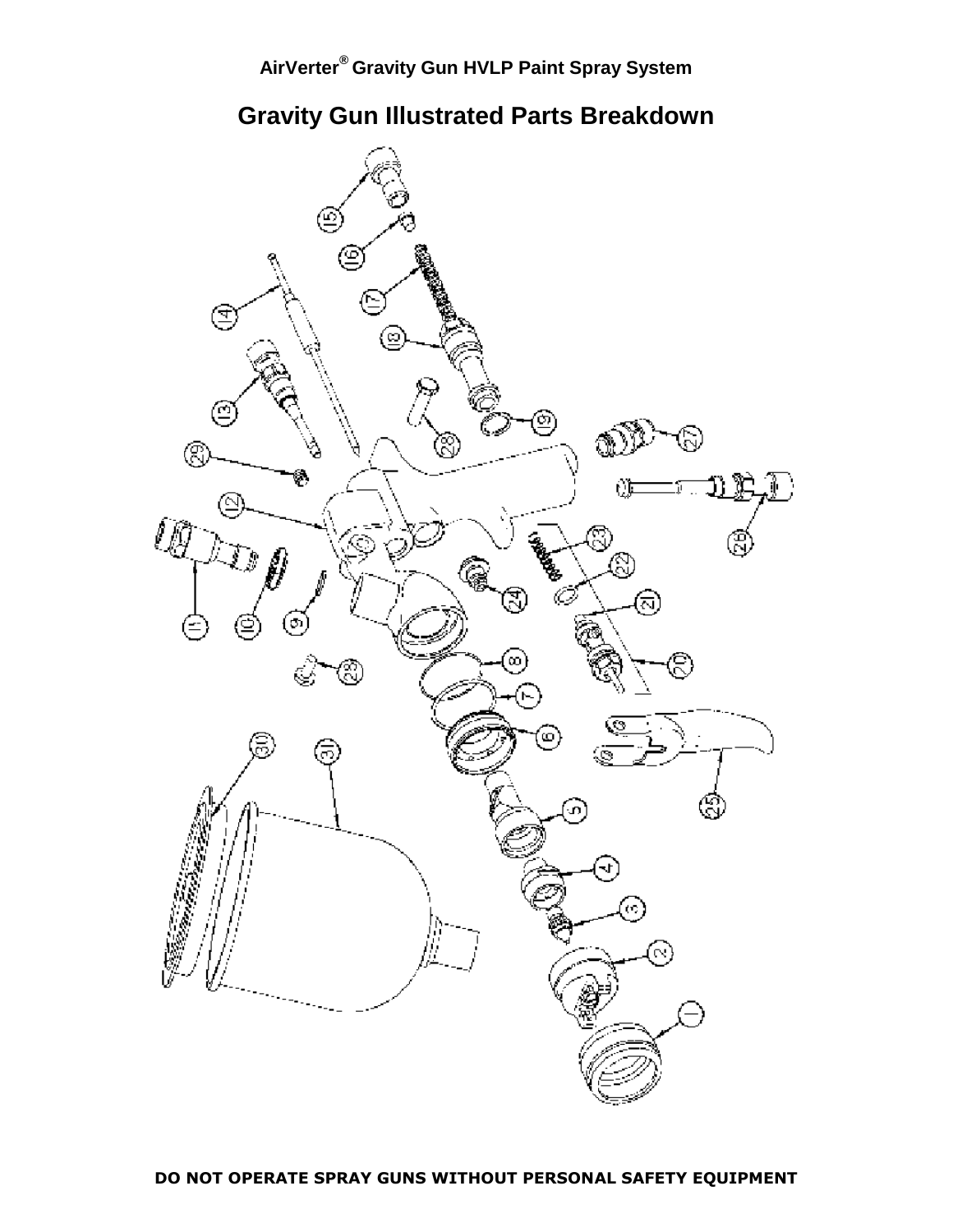### **AirVerter® Gravity Gun HVLP Paint Spray System**

### **Gravity Gun Parts List**

|                | Part#             | <b>NSN</b>       | <b>Description</b>                       |
|----------------|-------------------|------------------|------------------------------------------|
| 1 & 2          | GG-001-xx         |                  | Air Cap with Ring                        |
| 3              | GG-003-xx         |                  | <b>Fluid Nozzle Tip</b>                  |
| $\overline{4}$ | GG-002            | 4940-01-489-5402 | <b>Fluid Nozzle Body</b>                 |
| 5              | GG-005            | 4940-01-490-1877 | <b>Nozzle Carrier</b>                    |
| 6              | GG-006            | 3040-01-489-5406 | Air Cap Adapter                          |
| $\overline{7}$ | Note 1            |                  | O-Ring                                   |
| 8              | Note 1            |                  | O-Ring                                   |
| 9              | Note 1            |                  | Seal                                     |
| 10             | GG-010            | 5325-01-490-0901 | Lock Nut                                 |
| 11             | GG-011            | 4030-01-490-2068 | <b>Fluid Inlet Fitting</b>               |
| 12             | GG-012            | 4940-01-489-5399 | <b>Gun Body HVLP</b>                     |
| 13             | GG-013            | 4940-01-489-6196 | <b>Fan Control Assembly</b>              |
| 14             | GG-014-xx         |                  | <b>Fluid Needle</b>                      |
| 15             | GG-015            | 5355-01-490-0853 | <b>Fluid Control Knob</b>                |
| 16             | Note 1            |                  | <b>Spring Seat</b>                       |
| 17             | Note 1            |                  | <b>Needle Return Spring</b>              |
| 18             | GG-018            | 4940-01-490-2005 | <b>Rear Bushing</b>                      |
| 19             | Note 1            |                  | Seal                                     |
| 20             | GG-020            | 4820-01-489-1925 | <b>Air Valve Assembly</b>                |
| 21             | GG-021            | 4820-01-489-1921 | <b>Air Valve Poppet</b>                  |
| 22             | Note 1            |                  | O-Ring                                   |
| 23             | Note 1            |                  | <b>Air Valve Spring</b>                  |
| 24             | GG-024            | 4940-01-490-1897 | <b>Needle Seal Cartridge</b>             |
| 25             | GG-025            | 4940-01-489-6203 | Trigger                                  |
| 26             | GG-026            | 4940-01-490-1880 | <b>Air Control</b>                       |
| 27             | GG-027            | 4730-01-490-1948 | Air Inlet Fitting                        |
| 28             | GG-028            | 4940-01-490-1964 | <b>Trigger Pivot Set</b>                 |
| 29             |                   |                  | Allen Plug                               |
| 30             | <b>GG-030-ALS</b> | 4940-01-490-1912 | Cup Lid Screw-on                         |
| 31             | GG-029            | 4940-01-489-5503 | Gravity Feed Cup, Aluminum (750 cc) Std. |

Note 1: These parts are contained in the High Wear Kit, Part # GG-125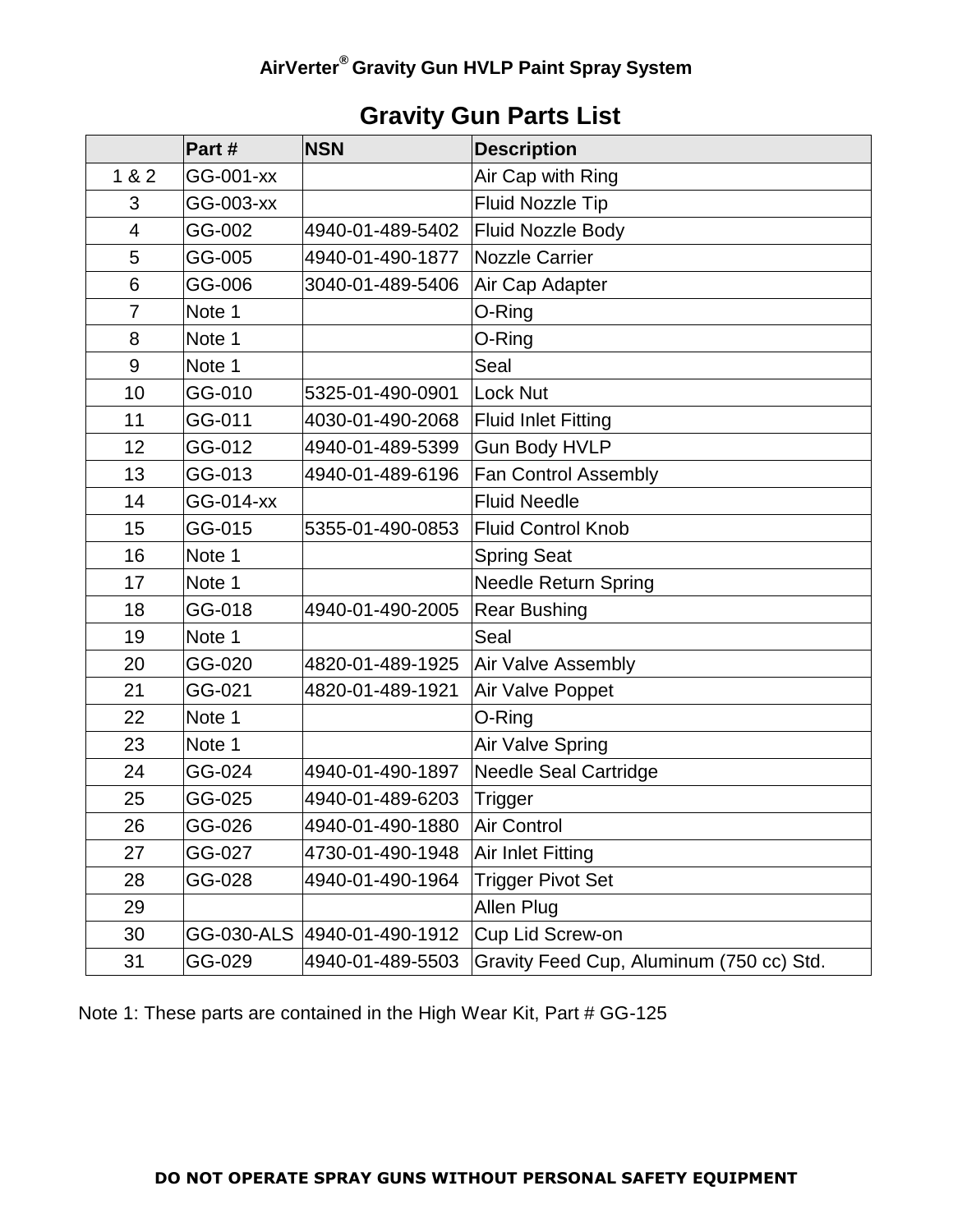### **AirVerter® Gravity Gun HVLP Paint Spray System**

### **Needle, Nozzle and Air Cap Selection Guide**

Select the proper fluid nozzle and needle for the material to be sprayed. Needle and nozzle are a matched set - machined to act as a valve. Replace the Needle and Nozzle when the Needle protrudes approximately 3/32" beyond the Nozzle.

| <b>Finish</b>                                     | <b>Needle</b><br><b>Nozzle</b> | Air<br>Cap      | <b>Uses or Coating Type</b>                                                                    | <b>Compressor</b><br>Air Pressure* |  |
|---------------------------------------------------|--------------------------------|-----------------|------------------------------------------------------------------------------------------------|------------------------------------|--|
| <b>Ultra Fine Finish</b>                          |                                |                 | Ultra Fine Finish With Thin Coatings on Small Parts                                            |                                    |  |
|                                                   |                                |                 | Ultra Fine Touch Up                                                                            | 45-50                              |  |
|                                                   | 0.7                            | 5               | Specialty Applications/Wood Working                                                            |                                    |  |
|                                                   |                                |                 | Water-Based Lacquers, Urethanes                                                                |                                    |  |
|                                                   |                                |                 | Automotive Base or Clear Coat                                                                  |                                    |  |
|                                                   |                                | 5               | Top Coats For Automotive, Aviation and Marine Use                                              | 45-55                              |  |
| <b>Excellent Finish</b>                           | 1.0                            |                 | Wood: Lacquers, Stains, Polyurethanes, Varnishes                                               |                                    |  |
| Good Production                                   |                                |                 | Thin Specialty Coatings With Low Mil Build and Fine<br><b>Finish Requirements</b>              |                                    |  |
|                                                   |                                |                 | <b>Water-Based Coatings</b>                                                                    |                                    |  |
|                                                   |                                |                 | Higher Production For The Same Applications As<br>Above                                        |                                    |  |
| Good Finish<br><b>High Production</b>             | 1.2                            | 10 <sup>1</sup> | Fine Finish With Gloss Alkyd Enamel Primers and<br>Sealers For Automotive, Aviation and Marine | $55 - 65$                          |  |
|                                                   |                                |                 | <b>Water-Based Coatings</b>                                                                    |                                    |  |
|                                                   |                                |                 | <b>General Industrial Finishing</b>                                                            |                                    |  |
|                                                   |                                |                 | Zinc-Rich Primers, Water-Based Primers, Flat & Semi-<br>Gloss Alkyd Enamels & Polyurethanes    |                                    |  |
| <b>Excellent Finish</b><br><b>Good Production</b> | 1.4                            | 12 <sup>2</sup> | Industrial, Marine, Top Coats, Chlorinated Alkyd<br>Enamels, Acrylic Enamels, and Latex        | 65-75                              |  |
|                                                   |                                |                 | Best with Heavy Primers                                                                        |                                    |  |
|                                                   |                                |                 | <b>CARC</b>                                                                                    |                                    |  |
| <b>Best Finish</b>                                |                                |                 | <b>High Production</b>                                                                         |                                    |  |
| <b>High Production</b>                            | 1.7                            | 17              | Industrial Marine Primers, High Build Primers, Steel<br><b>Structures Latex</b>                | 75-85                              |  |
| Good Finish                                       |                                |                 | <b>CARC</b>                                                                                    |                                    |  |
| Higher                                            | 2.0                            | 20              | <b>Industrial Finish Coatings</b>                                                              | 85-90                              |  |
| Production                                        |                                |                 | Latex, Stripper, Oil                                                                           |                                    |  |

\*Measured at the gun handle.

| Nozzle Size Expressed in Millimeters • 1 Millimeter = .040 (Approximately) |              |              |              |              |              |
|----------------------------------------------------------------------------|--------------|--------------|--------------|--------------|--------------|
| $0.7 = .028$                                                               | $1.0 = .040$ | $1.2 = .048$ | $1.4 = .056$ | $1.7 = .067$ | $2.0 = .080$ |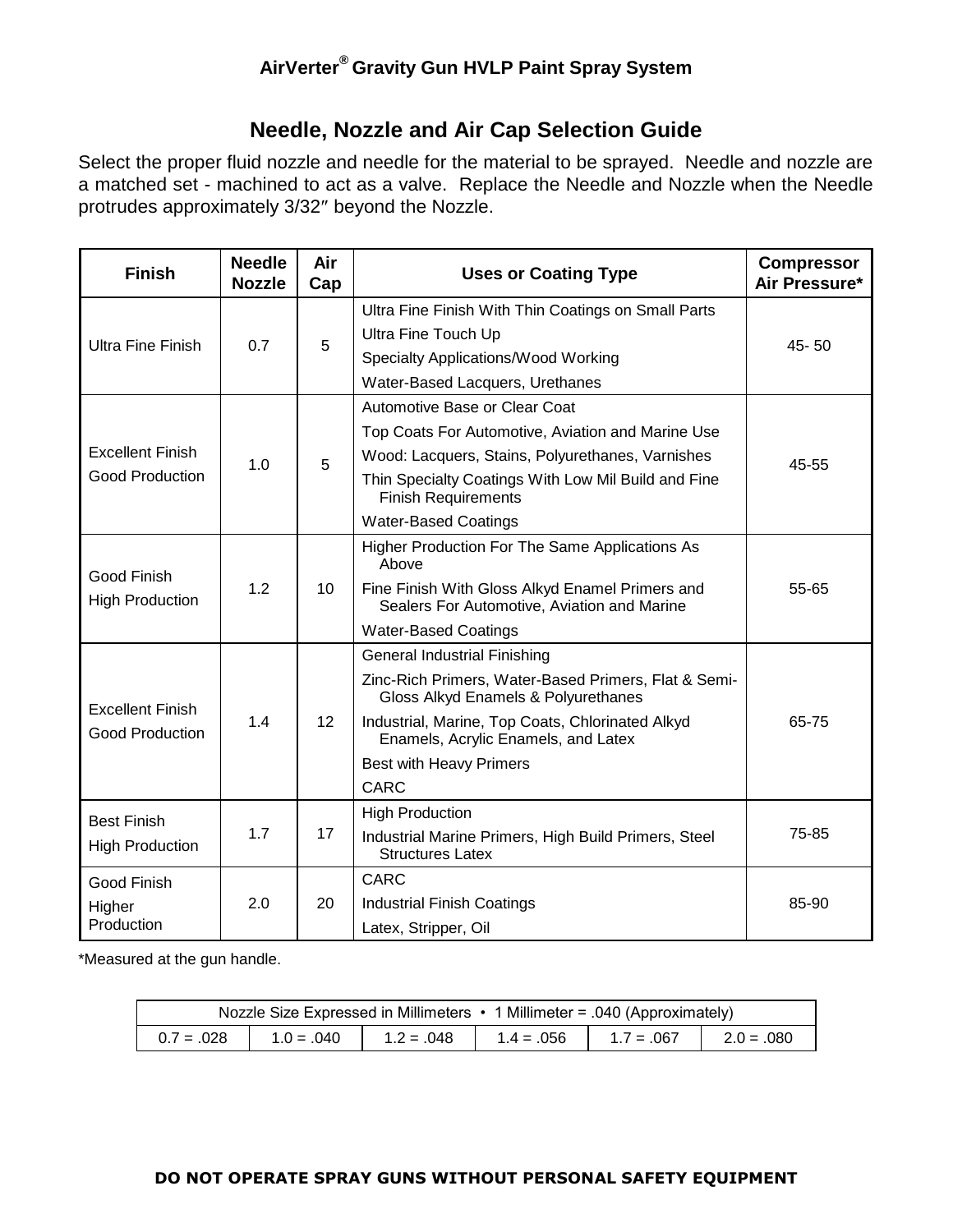| <b>Trouble</b>                           | <b>Probable Cause</b>                            | Remedy                                                               |
|------------------------------------------|--------------------------------------------------|----------------------------------------------------------------------|
|                                          | 1. Blockage in fluid nozzle                      | 1. Clean or replace; strain paint                                    |
| Paint Will Not<br><b>Flow</b>            | Loose fluid nozzle<br>$2_{-}$                    | Tighten<br>2.                                                        |
|                                          | 3. Coating is too thick                          | Thin the coating<br>3.                                               |
|                                          | Loose needle packing<br>4.                       | Adjust packing<br>4.                                                 |
| Inconsistent                             | 1. Running out of paint                          | Fill cup or pot, but never the top $\frac{1}{4}$<br>1.               |
| <b>Spray Pattern</b>                     | 2. Loose needle packing                          | Adjust packing<br>2.                                                 |
| (Spits and<br>Sputters)                  |                                                  |                                                                      |
|                                          | 1. Damaged fluid needle                          | Replace<br>1.                                                        |
|                                          | 2. Wrong size fluid needle                       | Replace<br>2.                                                        |
|                                          | Dirty fluid nozzle<br>3.                         | Clean<br>3.                                                          |
|                                          | 4. Impurities in paint                           | Strain paint<br>4.                                                   |
| Leakage at                               | 5. Loose fluid nozzle                            | Tighten<br>5.                                                        |
| <b>Front of Gun</b>                      | 6. Fluid adjustment screwed all<br>the way out   | Rotate Fluid Control Knob (GG-015)<br>6.<br>on rear of gun clockwise |
|                                          | 7. Needle not firmly seated in<br>the nozzle     | 7. Check for nozzle obstruction                                      |
|                                          | 8. Packing too tight                             | Loosen and adjust to correct tension<br>8.                           |
|                                          | Dirty or damaged air cap<br>1.                   | 1. Clean or replace                                                  |
| <b>Distorted</b><br><b>Spray Pattern</b> | Dirty or damaged fluid nozzle<br>2.<br>or needle | Clean or replace<br>2.                                               |
|                                          | 3. Fluid nozzle partially clogged                | Clean<br>3.                                                          |
|                                          | 4. Fluid nozzle not centered with<br>air cap     | 4. Replace air cap                                                   |
|                                          | 5. Air cap not seated correctly                  | 5. Re-seat air cap                                                   |

### **Gravity Gun Troubleshooting Guide**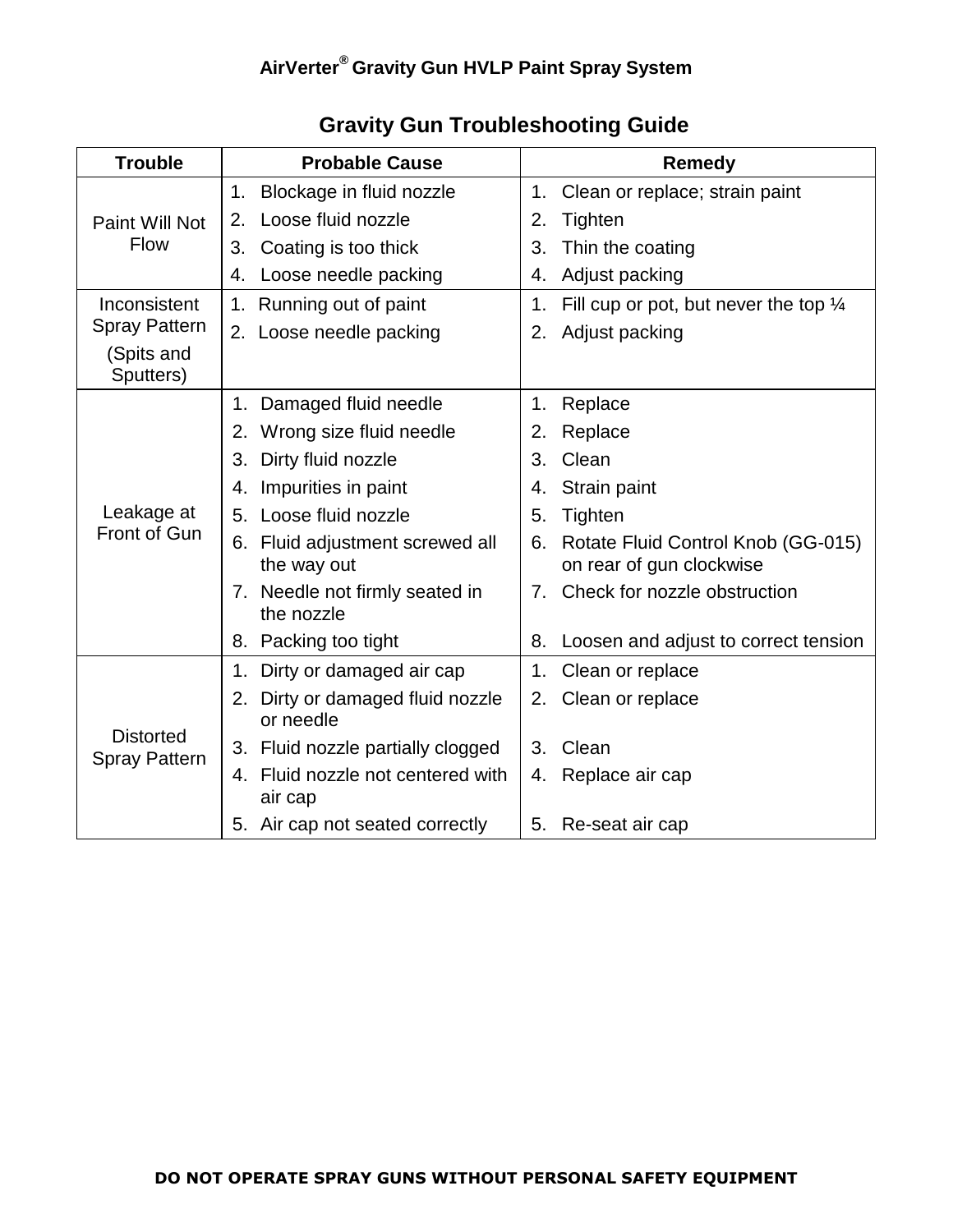| GG-125 High-Wear Maintenance Kit |  |
|----------------------------------|--|
| For GG-100 Gravity Gun           |  |

| Part#  | NSN# | <b>Description</b>           | Qty |
|--------|------|------------------------------|-----|
|        |      | O-Ring                       |     |
|        |      | O-Ring                       |     |
|        |      | Seal                         |     |
|        |      | <b>Spring Seat</b>           |     |
|        |      | <b>Needle Return Spring</b>  |     |
|        |      | Seal                         |     |
|        |      | O-Ring                       |     |
|        |      | Air Valve Spring             |     |
| GG-024 |      | <b>Needle Seal Cartridge</b> |     |